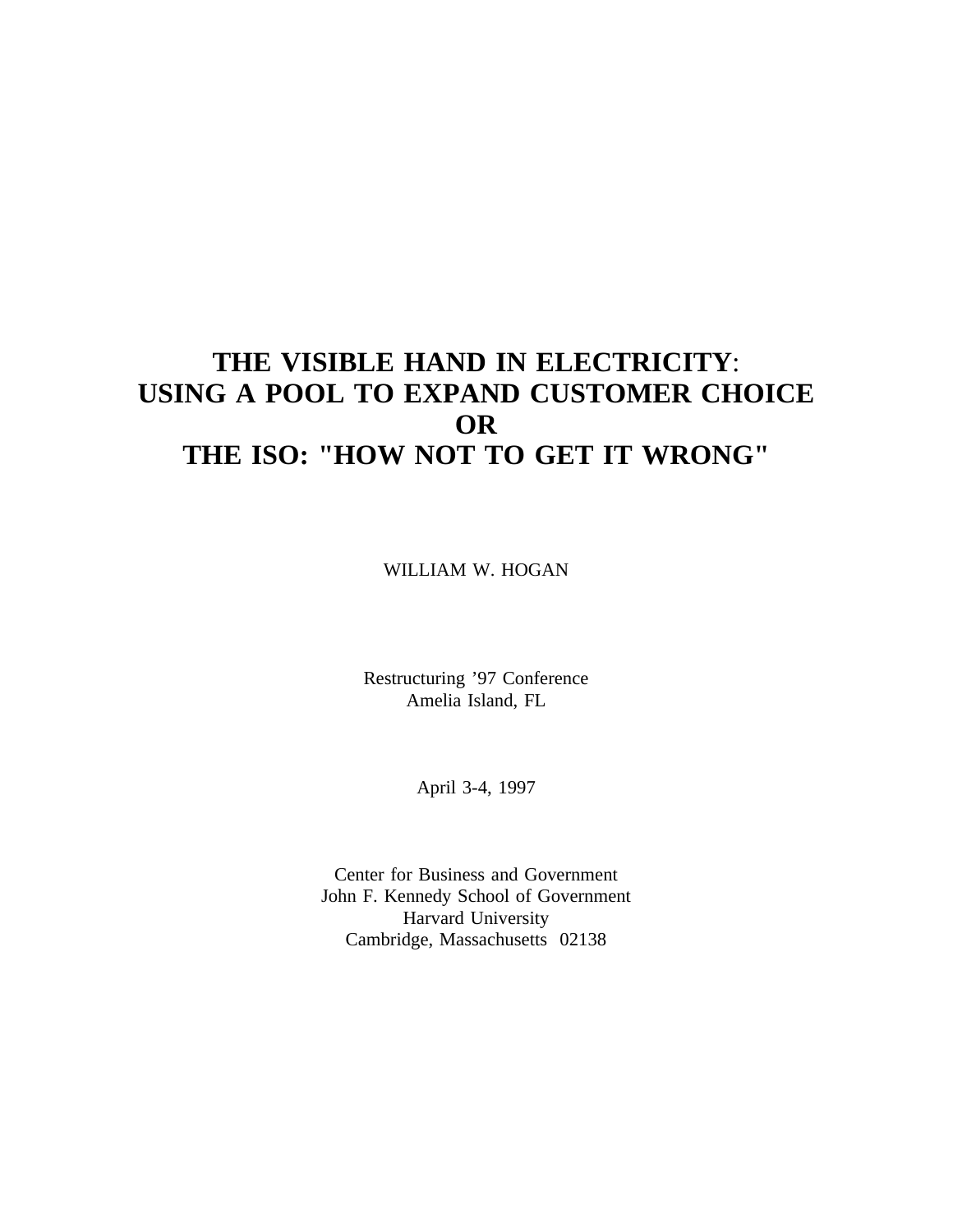## **The Visible Hand in Electricity**: **Using a Pool to Expand Customer Choice or The ISO: "How Not to Get It Wrong"**

William W. Hogan $<sup>1</sup>$ </sup>

"The question is," said Alice, "whether you *can* make words mean so many different things."

"The question is," said Humpty Dumpty, "which is to be master -- that's all." The contract of the contract of the contract of the contract of the contract of the contract of the contract of the contract of the contract of the contract of the contract of the contract of the con

**Introduction.** The United States is wasting time and effort in a confused debate over the role of an Independent System Operator (ISO) in a pool-based system for introducing competition in the electric sector. Everyone wants to allow for bilateral transactions between generators, marketers and final customers. The pooling approach allows for customer and generator bids to be cleared through a coordinated spot market administered by the ISO. Despite much high rhetoric to the contrary, the two objectives are not necessarily mutually exclusive, or even in conflict. An attractive option is to embrace both, and give market participants the maximum set of choices. The real issue, much obscured by the labels, is the extent to which the market will be efficient, non-discriminatory and open to all. The underlying technical problem is the coordination of short-term network interactions and treatment of transmission congestion.

**Visible Hand.** Contrary to the presumption supporting the extreme version of the invisible hand model for electricity dispatch, the electric system with current technology requires the very

<sup>&</sup>lt;sup>1</sup> William W. Hogan is the Thornton Bradshaw Professor of Public Policy and Management, John F. Kennedy School of Government, Harvard University. This presentation draws on work for the Harvard Electricity Policy Group and the Harvard-Japan Project on Energy and the Environment. Many individuals have provided helpful comments, especially Robert Arnold, John Ballance, Jeff Bastian, Ashley Brown, Judith Cardell, John Chandley, Doug Foy, Hamish Fraser, Geoff Gaebe, Don Garber, Scott Harvey, Stephen Henderson, Carrie Hitt, Jere Jacobi, Paul Joskow, Maria Ilic, Laurence Kirsch, Jim Kritikson, Dale Landgren, William Lindsay, Amory Lovins, Rana Mukerji, Richard O'Neill, Howard Pifer, Susan Pope, Grant Read, Bill Reed, Brendan Ring, Larry Ruff, Michael Schnitzer, Hoff Stauffer, Irwin Stelzer, Jan Strack, Steve Stoft, Richard Tabors, Julie Voeck, Carter Wall and Assef Zobian. The author is or has been a consultant on electric market reform and transmission issues for British National Grid Company, General Public Utilities Corporation (working with the "supporting" companies of the PJM proposal), Duquesne Light Company, Electricity Corporation of New Zealand, National Independent Energy Producers, New York Power Pool, New York Utilities Collaborative, Niagara Mohawk Corporation, San Diego Gas & Electric Corporation, Trans Power of New Zealand, and Wisconsin Electric Power Company. The views presented here are not necessarily attributable to any of those mentioned, and the remaining errors are solely the responsibility of the author.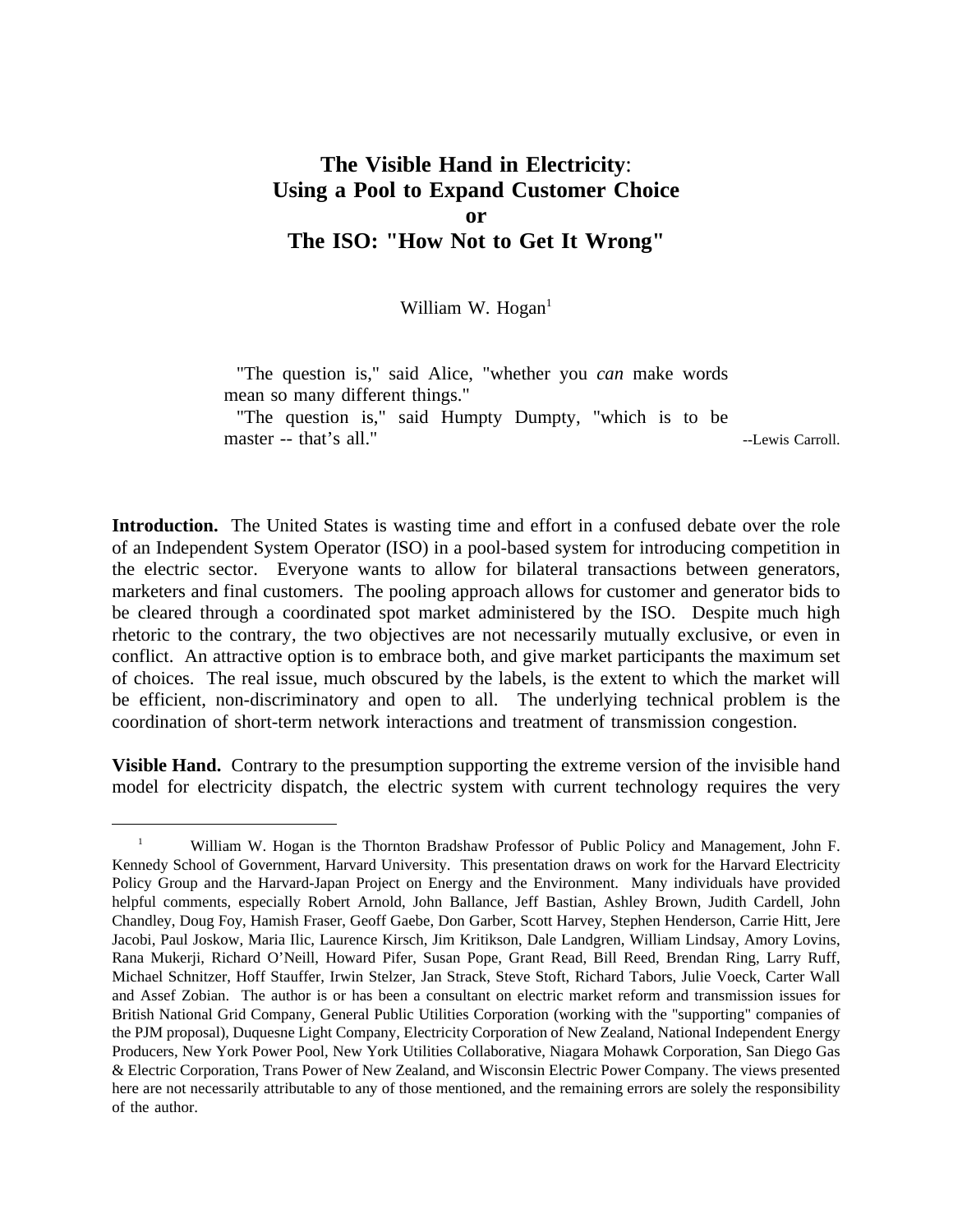visible hand of the system operator to manage the short-term power flows and associated operation of generating plants. Due to network interactions and the lack of well-defined property rights, complete reliance on independent bilateral transactions with only decentralized decisions is not possible. Property rights organized through coordinated trading could function quite well, but the basic coordination functions will always be there, somewhere.<sup>2</sup> A system coordinator (or pool by any other name) is required in support of any electricity market. This insight is available from experience with the operation of competitive electricity markets in other countries. For example, Norway is often mentioned as having a system with a high utilization of bilateral contracts that embody the commercial activities of the market, where over 85% of the power is covered by long-term contracts. However, despite the acknowledged importance of the contract and negotiated business agreements for exercising customer choice, Norway relies on a pool operation to handle the short-term arrangements that provide the underpinning of the competitive market: "The importance of effective Pooling arrangements in a competitive [Electric Supply Industry] cannot be overstated."3

The structure of this different forms. For the sake of the present discussion, it is useful to describe the various elements and functions in terms of the industry organization suggested in Figure 1 for the wholesale market. However, as discussed below, it is the division of the functions that matters, not any particular ownership structure or the extension to the retail customer. The key point in Figure 1 is to distinguish the "Poolco" dispatch and coordination function as an essential facility with open access



<sup>&</sup>lt;sup>2</sup> For a discussion of the use of transmission capacity reservations in support of a competitive market, see the Federal Energy Regulatory Commission, "Capacity Reservation Open Access Transmission Tariffs," Notice of Proposed Rulemaking, RM96-11-000, Washington DC, April 24, 1996. For a further analysis, see Scott M. Harvey, William W. Hogan and Susan L. Pope, "Transmission Capacity Reservations Implemented Through a Spot Market with Transmission Congestion Contract," Electricity Journal, November, 1996. For a useful analysis set in the context of Norway and Sweden, see Paul Dawson and Graham Shuttleworth, "Efficient Transmission Pricing in Norway and Sweden," A NERA Report for NVE (Norwegian Water Resources and Energy Administration), February 18, 1997.

<sup>&</sup>lt;sup>3</sup> J. Moen, "Electric Utility Regulation, Structure and Competition. Experiences from the Norwegian Electric Supply Industry (ESI)," Norwegian Water Resources and Energy Administration, NVE, Oslo, April 1994, p. II-5.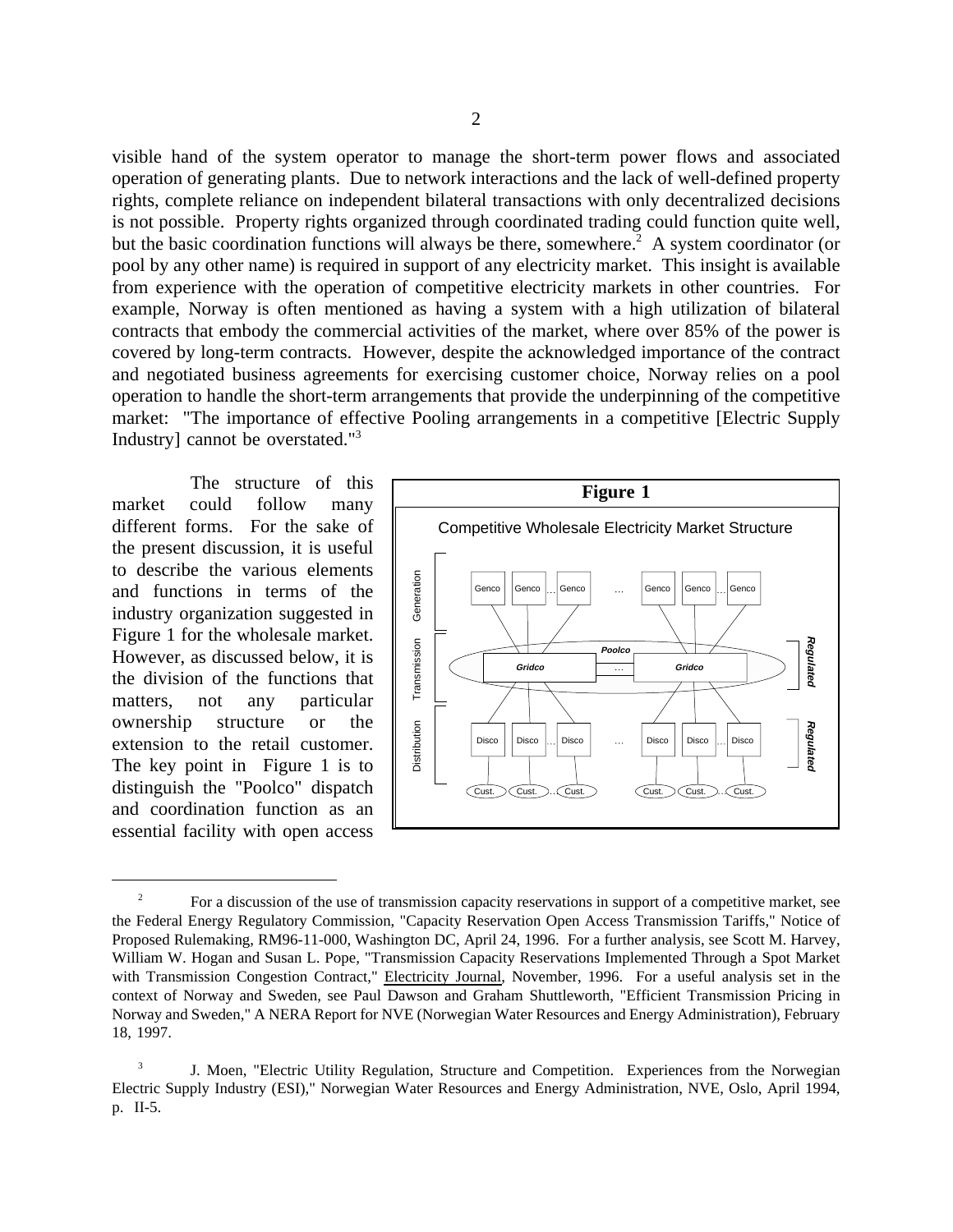requirements just as important as physical connection to the transmission wires as provided by "Gridco." This pool-based market provides many advantages that flow from the interaction of the various elements. In particular the pool-based system creates or builds on a few key ideas to exploit coordination for competition within a consistent structure that conforms to the particular operational and economic characteristics of the electricity system.

**Transmission, Dispatch and Poolco**. By now in the United States there is widespread understanding that a more competitive electricity market with customer choice and efficient, nondiscriminatory access to the transmission system would be facilitated through the movement of the control function from the utilities to an Independent System Operator (ISO) to handle shortterm coordination of the dispatch and associated power flows. The emphasis is on "independence" of the interests of any subset of the market participants. The required tools and procedures for the ISO are less well understood. However, with the prodding of the Federal Energy Regulatory Commission (FERC) and the further impetus from several evolving ISO proposals, slow progress is being made. For example, in filings with the FERC, a number of utilities and others have described the need for and outline of a new approach to transmission pricing and access that builds on principles of competitive markets adapted to the unavoidable requirement for short-term coordination.<sup>4</sup> This conceptual advance should be preserved and extended.<sup>5</sup>

An essential feature of efficient, non-discriminatory transmission is a set of prices that reflect the cost of congestion when the transmission system is constrained. These prices would differ by location, and everyone would pay for use of the congested transmission according to these locational differences. Separate features would deal with embedded cost recovery and longterm transmission contracts; these long-term elements are important but can be handled without affecting the short-term procedures of the ISO.

The FERC's own apt summary of the pool(co) proposal includes:<sup>6</sup>

..., the poolco would be an independent entity that would not own any (or

<sup>&</sup>lt;sup>4</sup> The number of comments and proposals is too large to list each here. For the most succinct presentation, see "Comments of San Diego Gas and Electric Company, "Promoting Wholesale Competition Through Open Access Non-discriminatory Transmission Services by Public Utilities, Docket No. RM95-8-000; Recovery of Stranded Costs by Public Utilities and Transmitting Utilities, Docket No. RM94-7-00," Federal Energy Regulatory Commission, August 3, 1995, pp. 5-9. The December 1996 FERC filing of the PJM Supporting Companies and the January 1997 filing of the New York Power Pool carry these principles into detailed tariff proposals.

<sup>5</sup> W. Hogan, "Electricity Transmission Policy and Promoting Wholesale Competition," Initial Response to the Notice of Proposed Rulemaking Regarding Promoting Wholesale Competition Through Open-Access Non-Discriminatory Transmission Services by Public Utilities, Docket No. RM95-8-000, Federal Energy Regulatory Commission, August 7, 1995, pp. 36-44.

<sup>6</sup> Federal Energy Regulatory Commission, Inquiry Concerning Alternative Power Pooling Institutions Under the Federal Power Act, Docket No. RM94-20-000, October 26, 1994, p. 5-7.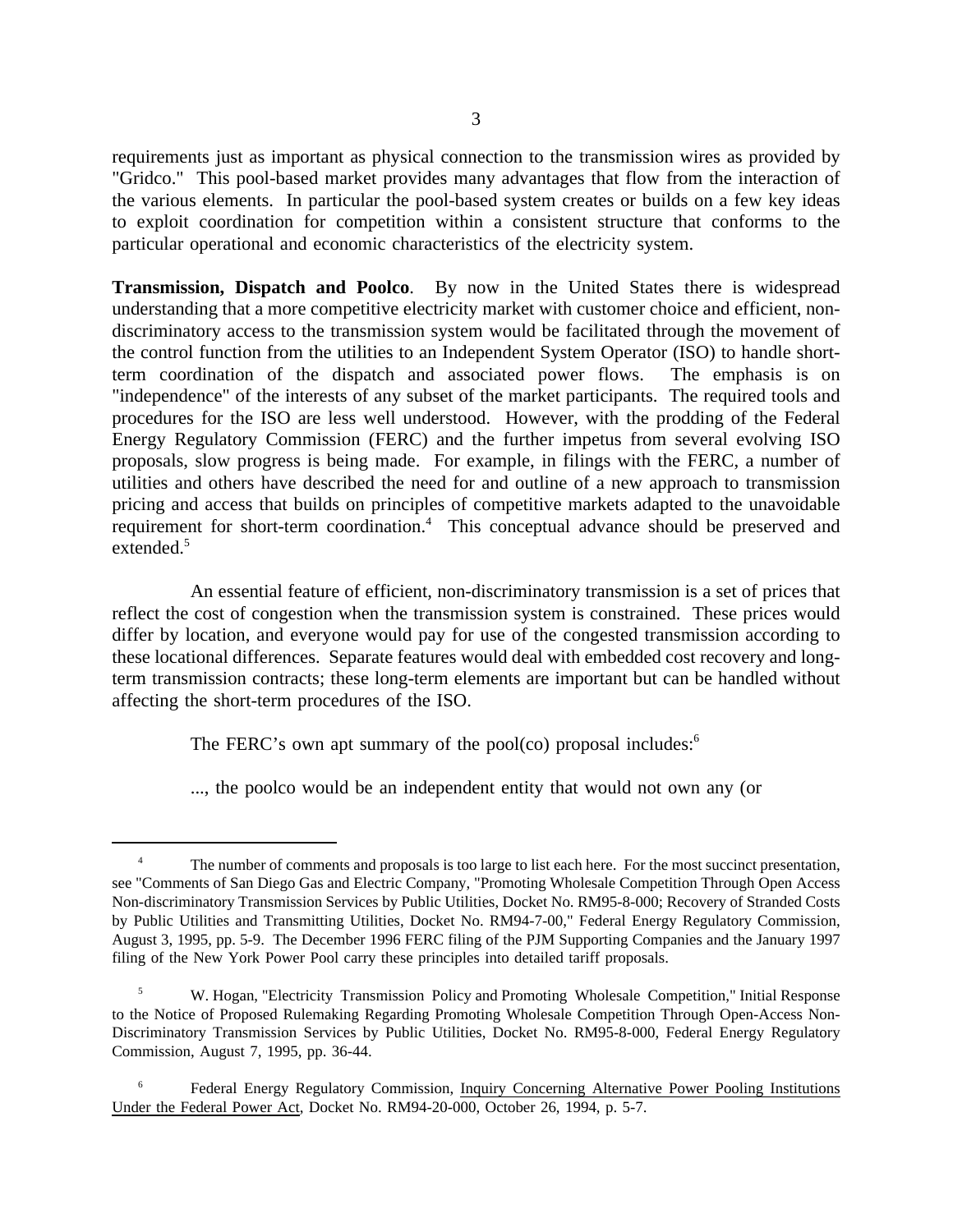would own only a limited number of) facilities, but would control the operation of some or all generators, and all transmission facilities, in a region. The poolco would be open to all generators connected to the grid, who would automatically receive any transmission service needed to sell power into the regional pool. In effect, the poolco would be responsible for creating and maintaining a regional spot market for electricity.

... In effect, the poolco would become the market clearinghouse for the hourly energy market. Under the poolco concept, dispatch benefits are implicitly allocated among sellers and buyers by the spot trading at a market-clearing price. The poolco would have no further role in dividing or allocating benefits. Also the proposed poolco would have no role in long-term energy or capacity markets. Generators and distributors could enter into contracts outside the poolco.

Under San Diego's poolco concept as currently proposed, spot prices would vary from one geographical location to another to reflect transmission constraints. This would allow the spot trading to be conducted at a price that reflects the real ability and limitations of the grid to move power from low-cost to high cost areas. The proposal includes opportunity cost pricing for grid congestion, as well as tradable capacity rights.

The attraction of the poolco proposal to public and private utilities, across the country and in other nations, stems in part from the gradual recognition that the poolco is not a radical proposal. Rather, poolco recognizes what exists today and what must happen under any system for a competitive electricity market.

This does not mean that the idea of an ISO coordinating a spot market is universally accepted or easily adopted. The opposition stems in part, as we shall see below, from the observation that this pool-based approach would make the market highly accessible and easy to use for even small players in the system. Many customers and generators could be largely passive participants. Although this might be attractive as a public policy, it would not serve the interests of those who would hope to profit themselves by selling services to help small players participate in the market. Hence there has arisen a concerted effort to build a wall between the ISO and the necessary coordination functions. The harder it is for the ISO to support the spot market, the greater will be the arbitrage profits available to the big inside players.

To see the debate in sharp relief, it is necessary to focus on a critical function of the ISO. After some initial confusion, the continuing participants in the analysis of the electricity market recognize that the characteristics of the electricity system require the continued existence of an independent system operator. The only issue is the scope of the system operator's functions. Balancing services stand at the center of the debate.

**Balancing Services and the ISO.** At a minimum, the system operator must coordinate the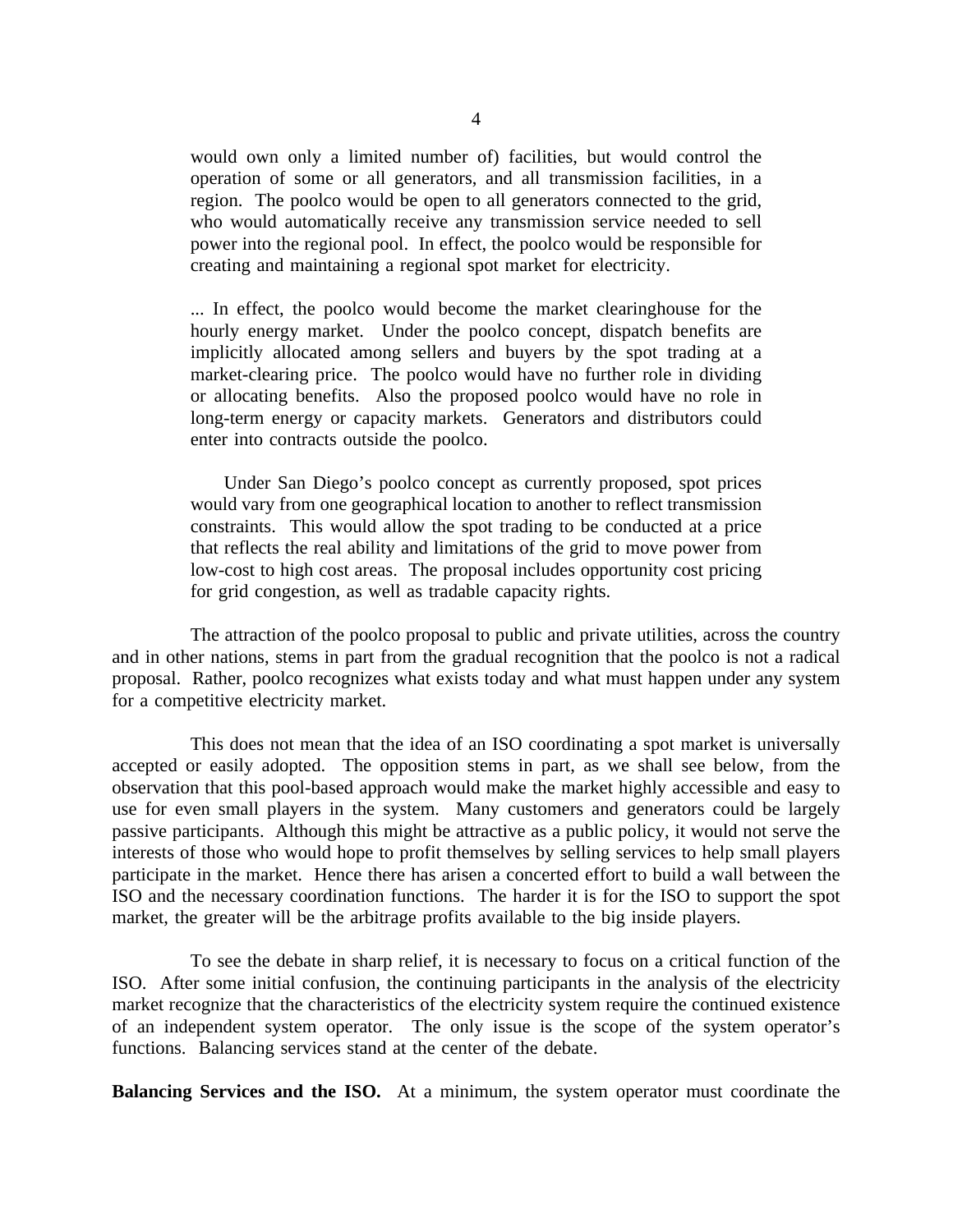actions of the market participants, to avoid violation of short-term system operating constraints, and provide balancing services that ensure both load following and backup for uncontracted demand. This coordination function exists today within the power pools or the utility control areas. Once it is clear that the coordination and balancing function must continue, three questions arise that define the role of the independent system operator and the connection to the poolco proposal.

The balancing functions require that the system operator have operational control over a minimum number of flexible generating plants and loads. The precise minimum number is difficult to define, with views ranging from many to few. However, it may not be necessary to define the number, depending on how we answer three remaining questions about the nature of the services provided by the system operator. For the flexible plants and loads, the balancing function is a dispatch function. The first issue is whether the system operator should dispatch the flexible plants to achieve the lowest possible cost under an economic dispatch:

## **Should the system operator be allowed to offer an economic dispatch service for some plants?**

The alternative approach would be to define a set of administrative procedures and rules for system balancing that purposely ignore the information about the costs of running particular plants. There is no doubt that there are feasible options, such as minimizing the use of the transmission wires, that would preserve reliability and maintain system balance. However, the costs would be high. If we are to find an economic dispatch, then the argument is that the system operator should be able to do so better than anyone else. Although there are minor differences between textbooks in their respective definitions of natural monopoly, the common theme is that a single firm can provide the lowest total cost in serving a particular market. The economics -- the costs -- are essential, with the distinctive characteristic of a natural monopoly being not that there is no alternative to a monopoly, but rather that provision of supply through a monopoly is the lowest-cost solution. The arguments underlying the poolco proposals stand squarely behind the proposition that economic dispatch is a natural monopoly. It seems that the natural answer is that the operator should be able to consider costs and provide an economic dispatch for some plants and loads, at least those that are part of the flexible components which must exist at some minimum level.

Once the economic dispatch service is available for some plants, access rules must be established to determine who can participate. Hence, the second question about the role of the system operator is:

## **Should generators and customers be allowed to participate in the economic dispatch offered by the system operator?**

At one end of the policy debate stands the view that the minimum number of flexible plants is a very small fraction of the total. The prediction may be that only the minimum number will participate, or implicit in the argument may be a view that participation in the economic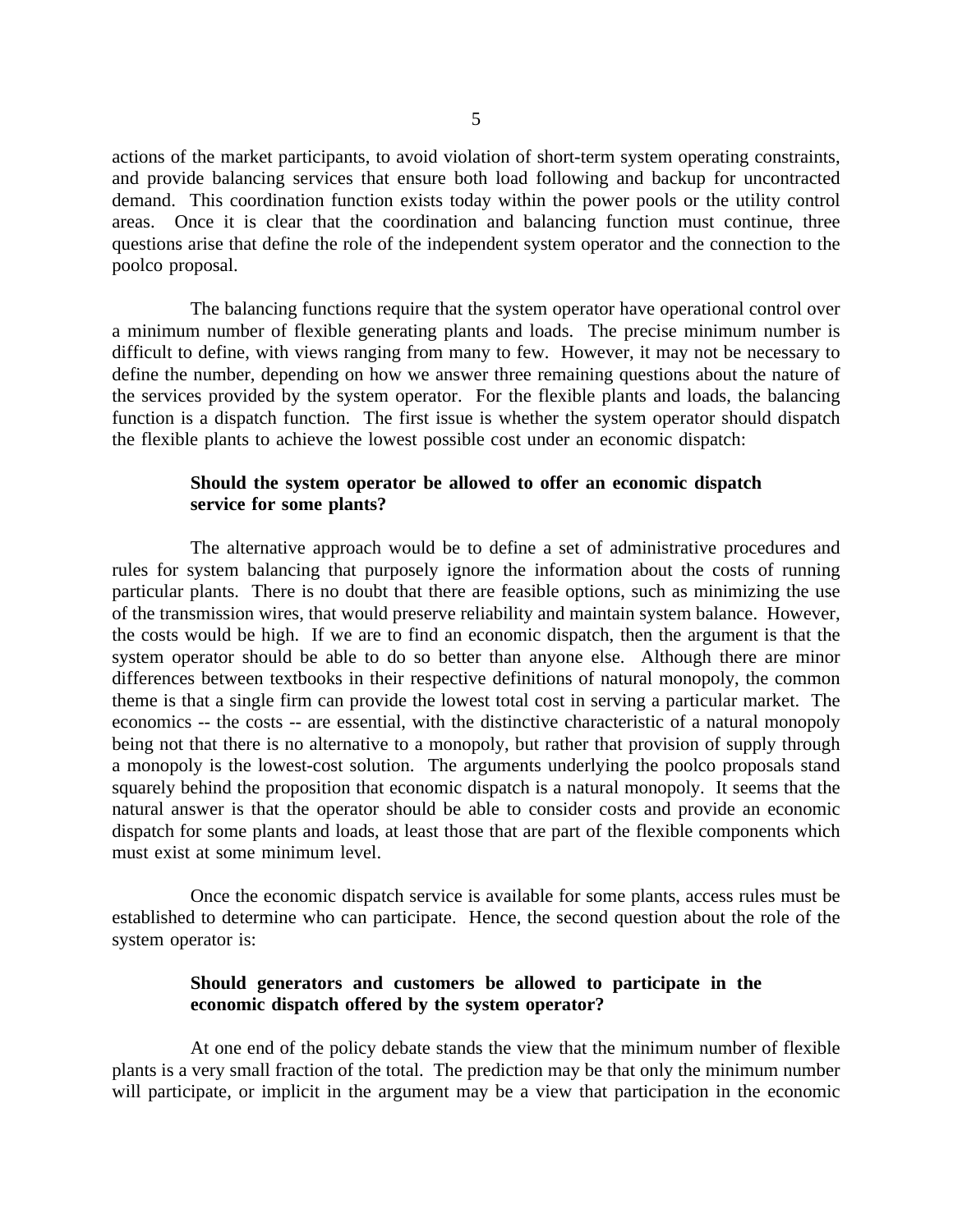dispatch should be restricted to the smallest number of plants possible. From this perspective, there would be sharp restrictions on who could offer bids to the ISO, strict restrictions on the form the bids could take, and narrow limits on the volumes that could be traded through the coordination function of the ISO.

These limitations are essential for those who want to make it difficult to use the balancing and associated trading services that the ISO could provide so easily. However, the natural extension of open access and the principles of choice would suggest that participation should be voluntary. With only the caveat that a minimum number must be flexible, the principle should be that market participants can evaluate their own economic situation and make their own choice about participating in the operator's economic dispatch or finding similar services elsewhere in the market through bilateral transactions.

System control is a monopoly and therefore will be under regulation of some form. Its pricing rules are a matter for public oversight. If the operator does consider costs and choose an economic dispatch for the flexible plants, there is an issue in setting the prices that will apply to the associated power flows. And these same prices will play a central role in defining comparable transmission tariffs for those who do not participate in the economic dispatch. Hence, the third question about the role of the system operator is:

## **Should the system operator apply marginal cost prices for power provided through the dispatch?**

The simplest conceptual approach would be to have an administrative price or penalty for the power obtained through the operator's economic dispatch. However, if set too low, there will be an incentive for participants to rely too much on the supply from the system operator, constituting a subsidy that the operator may not be able to support. Set too high, the administrative price becomes a penalty that provides incentives to avoid the economic dispatch and raise overall system costs. This would be attractive to large aggregators, but hardly seems like a good idea for the design of the market. The alternative of marginal cost pricing based on participant bids has an obvious appeal. Under an economic dispatch for the flexible plants and loads, it is a straightforward matter to determine the locational marginal costs of additional power. These marginal costs are also the prices that would apply in the case of a perfect competitive market at equilibrium. In addition, these locational marginal cost prices provide the consistent foundation for the design of a comparable transmission tariff for all uses of the transmission system.

The three questions are posed to isolate what is reasonably left to be decided under the system variants that might be different than the poolco model. And if the answers follow the recommendations here -- just say yes -- the system operator will provide an economic dispatch service that is open to anyone who wishes to participate. Pricing will apply marginal cost principles based on the voluntary bids of the participants. And these same prices would apply to all uses of the transmission grid under a comparable, open access transmission tariff. Bilateral contracts would be fully available to meet all other commercial requirements.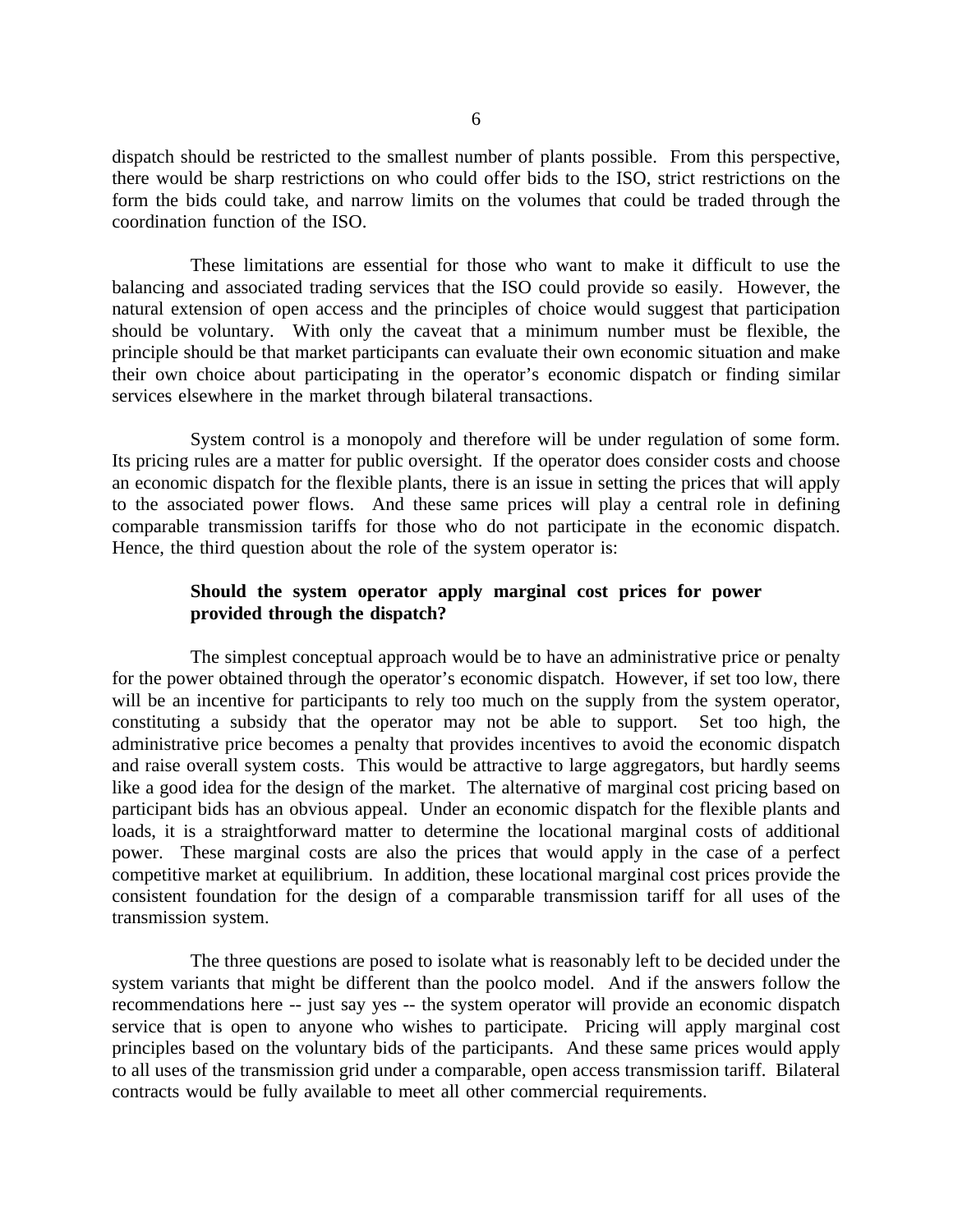This discussion of the balancing role of the ISO focuses on the short run of the spot market. However, it is important to note that the real purpose is only secondarily to achieve the benefits of efficient use of the transmission system. The more important purpose of this poolbased approach is to approximate the right price incentives for rationing the use of the grid and signalling consistent long-run investment. The pool-based market provides the foundation for moving many of the command-and-control procedures of the past towards market-based solutions.

This issue of transmission usage pricing appears in the discussion of the interaction between the ISO and the market participants, with special emphasis on the treatment of "physical" bilateral transactions and dispatch of other transactions through a pool.<sup>7</sup> Bilateral transactions and a pool can co-exist, but the ability to provide efficient, non-discriminatory transmission depends critically on the tools provided to the ISO. At one extreme, regulators could be asked to apply handcuffs that would virtually preclude efficient use of the transmission system. Alternatively, a harness fashioned from different procedures could put the ISO to work in solving some of the most difficult problems that market participants and regulators face in simplifying and ensuring efficient, non-discriminatory use of the transmission grid.

**Handcuff the ISO**. The most restrictive approach would limit the ISO by foreclosing information on the willingness to pay or be paid to adjust either generation or load under the self-nominated schedules. If so, then comparable treatment of the pool would similarly preclude the ISO from receiving such bidding or economic dispatch information. In this case, the ISO would have no bidding information associated with the schedules. All nominations would be in the form of "quantity only" schedules: i.e., schedules of the form of '100 MW from A to B,' '150 MW from C to D,' etc. The ISO would have no information about the relative values of the schedules. The underlying theory of this approach relies on physical delivery of specific power from specific locations -- essentially the contract-path model of transmission -- and the ability to manage transmission constraints with a simple ranking system.

The contract-path model is a fiction that is not compatible with an efficient competitive market, as has been explained enough by now not to require repetition here. Furthermore, the notion that efficient management of the transmission grid can be found through comparing simple rankings of quantity transactions ignores the real complications of the transmission system. Transactions should not be reduced in a simple sequence of priorities: "If interchange must be reduced, interrupting certain interchange transactions may *worsen* the transmission overload."8 Without information about the relative value of the transactions, provided through discretionary bids, the ISO would not have the essential information to determine efficient redispatch or

<sup>7</sup> Whether accounting for bilateral transactions is done through "physical" tracking or financial "contracts for differences" is a detail that matters little other than for jurisdictional distinctions between state and Federal authorities.

<sup>8</sup> Comments of the North American Electric Reliability Council, "Promoting Wholesale Competition Through Open Access Non-discriminatory Transmission Services by Public Utilities, Docket No. RM95-8-000," Federal Energy Regulatory Commission, August 7, 1995, pp. 20. (emphasis in original)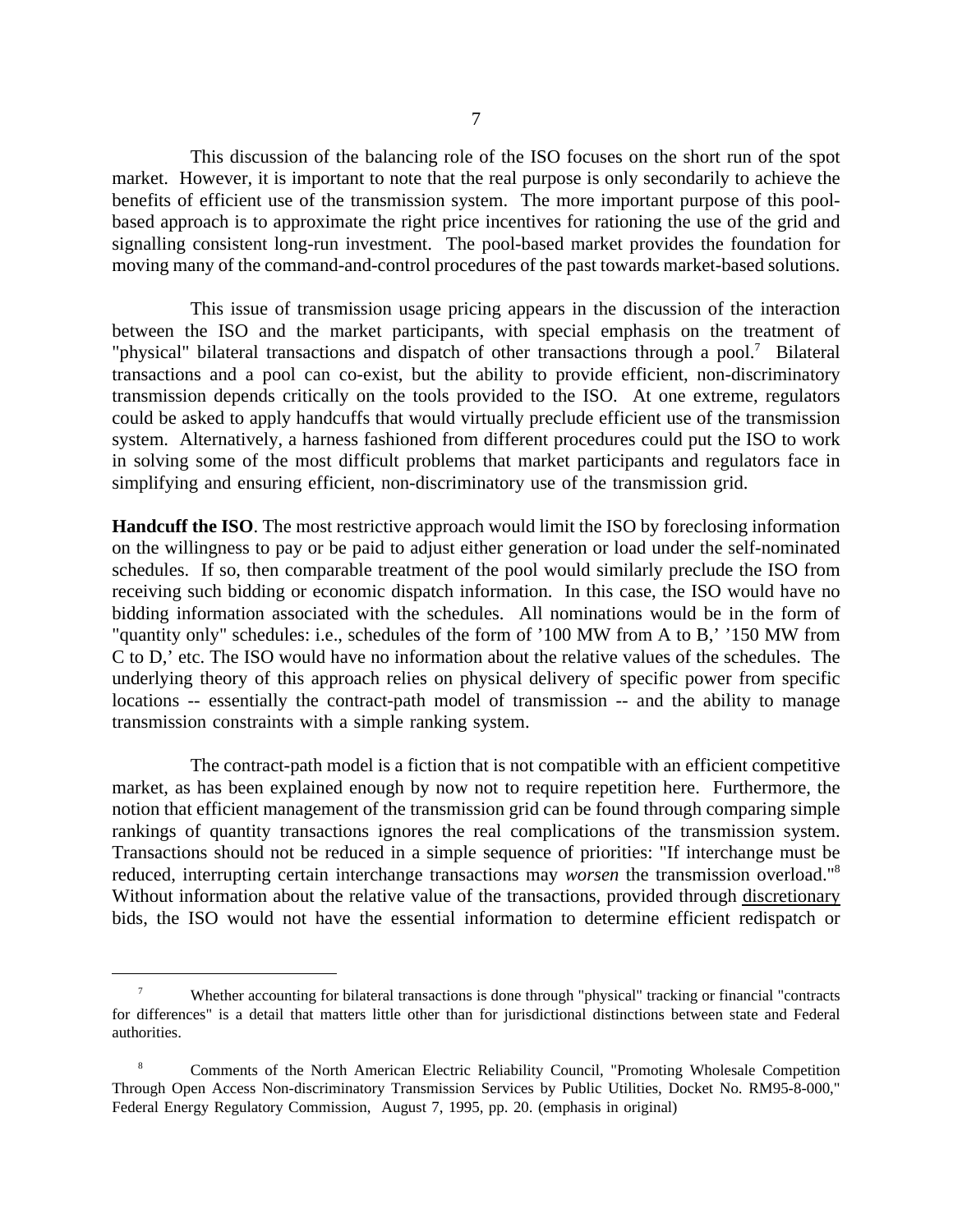calculate the costs of congestion. The result would be an excessively conservative and inefficient use of the transmission system, complex battles over queues and priorities, and no market signals for system investment.

**Harness the ISO**. An alternative approach would harness the ISO to support the competitive market. The key is in how the ISO provides balancing services, adjusts for transmission constraints and charges for transmission usage. The ISO would buy from some and sell to others in the short-term market. The ISO would receive "schedules" that could include both quantity and bidding information. For the participants in the pool, these schedule-bids would be for loads or generation with maximum or minimum acceptable prices. For the self-nominations of bilateral transactions, the schedule-bids would be for transmission quantities with increment and decrement bids for both ends of the transaction. The responsibility of the ISO would be to integrate the schedules and the associated bids for deviations from the schedules to find the economic combination for all market participants. This range of schedule-bids would be more varied and flexible, giving everyone more choices.<sup>9</sup> For example, a partial list of the schedules (and bids) could include the following:

- S1. '100 MW from A to B,'
- S2. '50 MW from A to B, with decrements at A below 2 cents and at B above 3 cents,'
- S3. '150 MW load at D, for a locational price less than 7 cents,'
- S4. '150 MW generation at C, for a locational price greater than 3 cents,'
- S5. '150 MW generation at D, for a locational price greater than 6 cents.'

The first two schedule-bids might have come from a self nomination for a bilateral transaction, with the latter three schedule-bids coming from the pool. Assuming that the strict retail-wheeling type schedule of 100 MW from A to B would be feasible at all, the ISO would find the best balance for the transmission system and the associated locational prices that arise from the cost of congestion. Suppose for sake of illustration that after considering these and many other schedules, the locational prices obtained as the marginal costs for each region were 3 cents in region A, 4 cents in C, and 5 cents in both regions B and D. Then the results and associated payments would be:

- S1. Generation and Load of 100 MW. Pay 2 cents \* 100 MW for transmission usage.
- S2. Generation of 50 MW and Load of 0 MW. Pay 2 cents \* 50 MW for transmission

The debate includes issues of using bids that include start-up, minimum load and ramping constraints. Although important, these matters are technical details compared to the challenge of ensuring that everyone has free access to the services of the ISO.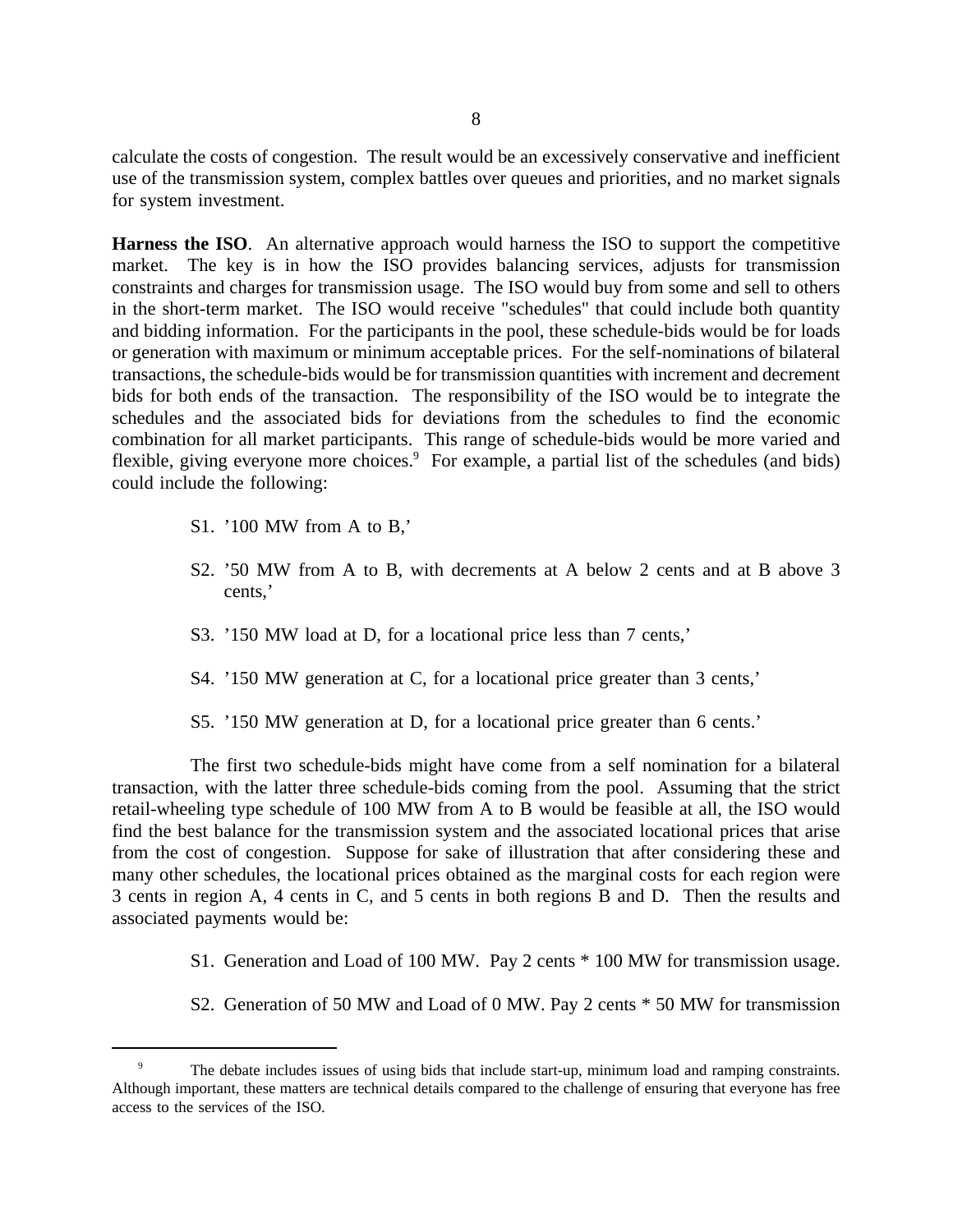usage; Receive 5 cents \* 50 MW for the resale (through reduction in load) at B.

- S3. Load of 150 MW. Pay 5 cents \* 150 MW.
- S4. Generation of 150 MW. Paid 4 cents \* 150 MW.
- S5. Generation of 0 MW. No Payment.

Note that self-nomination 'S2,' in effect, ends up voluntarily selling the 50 MW generated at A for 3 cents. If this same self-nomination were converted into two bids, one for generation at A at 2 cents and another for load at B for 3 cents, the result would have been the same, both for the self nomination and for everyone else. Likewise, if the pool bids in 'S3' and 'S4' were combined into the equivalent self nomination of '150 MW from C to D, with decrements at C below 3 cents and at D above 7 cents,' the results again would have been the same. Hence, both the bilateral self-nominations and the pool-type bids are treated in the same manner and charged the same usage costs for the same services. Furthermore, because the ISO has the information needed to determine the most efficient use of scarce network capacity, there is efficient, non-discriminatory use of the transmission grid.

**What's the Beef?** The flexible ISO, with everyone having the opportunity to bid for load and generation, is such an attractive idea that one might ask what argument could be left. The debate is heated and extended, however, for the simple reason that it would work too well. The argument against the ISO coordinating the spot market is presented in a variety of complaints that sound good on the surface but don't withstand even brief scrutiny. A sampling includes:

## *"Economic dispatch implemented by the independent system operator creates an inherent conflict of interest with an unavoidable bias in favor of transactions through the pool."*

Actually, it doesn't. The ISO is independent of the participants in the market and is responsible for determining an economic or least-cost dispatch based on the stated preferences of everyone in the interconnected system covered by the ISO's activities. The use of an economic dispatch with locational prices is precisely a means to ensure that both the spot-market bids and bilateral transactions are treated in the same way. Basing the payments for transmission opportunity costs on the locational price differences eliminates any bias in favor of *or against* the spot market.

## *"Locational marginal cost based prices would be too volatile. The market could not deal with the associated uncertainty."*

The marginal costs measure the impact on the system and, hence, the magnitude of the externalities. The more the costs change the more important it would be to recognize the impacts, get the prices right, and avoid cost shifting. For those who want to protect themselves against price changes, a combination of a power contract and a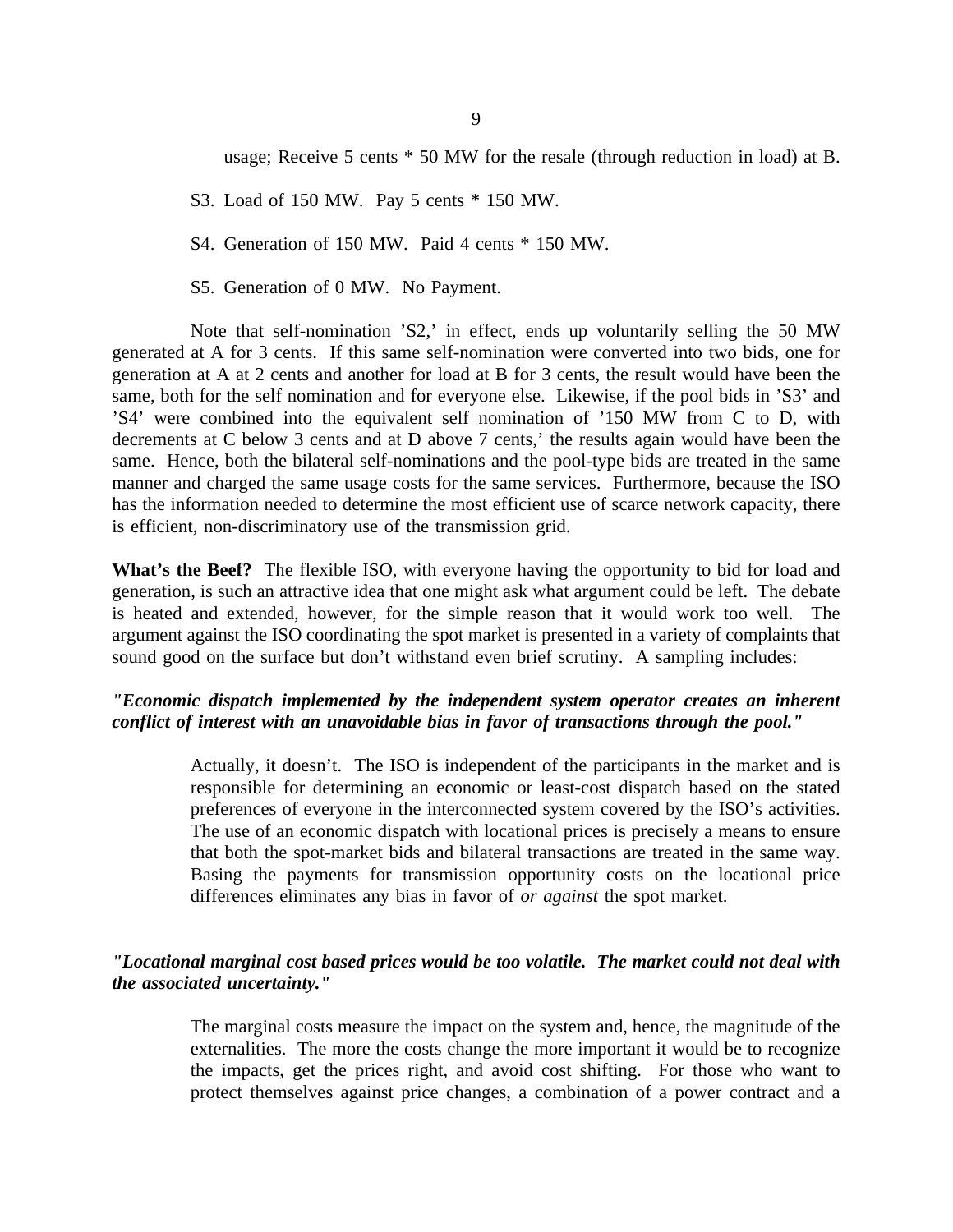transmission congestion contract can lock in the average delivered price of energy.

## *"Locational prices would be both hard to calculate and come from a black box. The electricity market cannot function without a simpler system."*

The prices would be determined by the actual dispatch, which makes the problem simple. The computations are easy, and have been available for years in power pools; they just haven't been used. Calculating locational marginal costs for the actual dispatch is easier than the familiar and widely used split-savings methodology. Furthermore, since locational pricing is already done (almost in full) in Argentina, Chile, New Zealand, and Norway, there is a demonstration that the technical computation is straightforward. Once the method is explained, system operators always say the prices could be computed easily. This brings us to the issue of the perception and comprehension of the market participants. At the moment the majority of market participants would claim that the idea of using locational prices is too complicated. However, the view of the moment should not be all that concerns us. So far, every simple alternative proposed has turned out to be pretty complicated, once the implications of the full package unfolded to include the extensive regulatory rules needed to negate the incentives of incorrect prices. Furthermore, there is a way to implement and discuss locational pricing within a hub-and-spoke model that captures the major simplification that has been suggested.

#### *"The Poolco model replaces voluntary market approaches with mandatory central planning."*

The basic approach of bidding and least-cost dispatch relies on the discretionary bids of the participants. The only mandatory parts that are essential are that everyone must be given the option of expressing their dispatch preferences and the prices must be applied consistently to all participants. But anyone could provide a must-run bid or its equivalent, and refuse to participate in the dispatch. Those who did so would have to pay the opportunity costs of their choice, and could not impose their choice on others. Furthermore, the dispatch would cover only a short horizon, probably no more than a day ahead. This is hardly planning, and since everyone's preferences would be honored, at the market prices, the approach is more like a central exchange than central planning.

## *"The Poolco approach with market clearing locational prices creates market power for the big utilities."*

The ISO provides open access to the grid at opportunity cost prices. This unbundles the system and eliminates vertical market power. Horizontal market power arises from concentration of ownership of generation plants. The auction mechanism in the bid and dispatch system does not create market power; a dominant firm would not need the auction to manipulate market prices. Furthermore, compared to charging locational marginal cost prices, all the alternatives involve some form of averaging, which would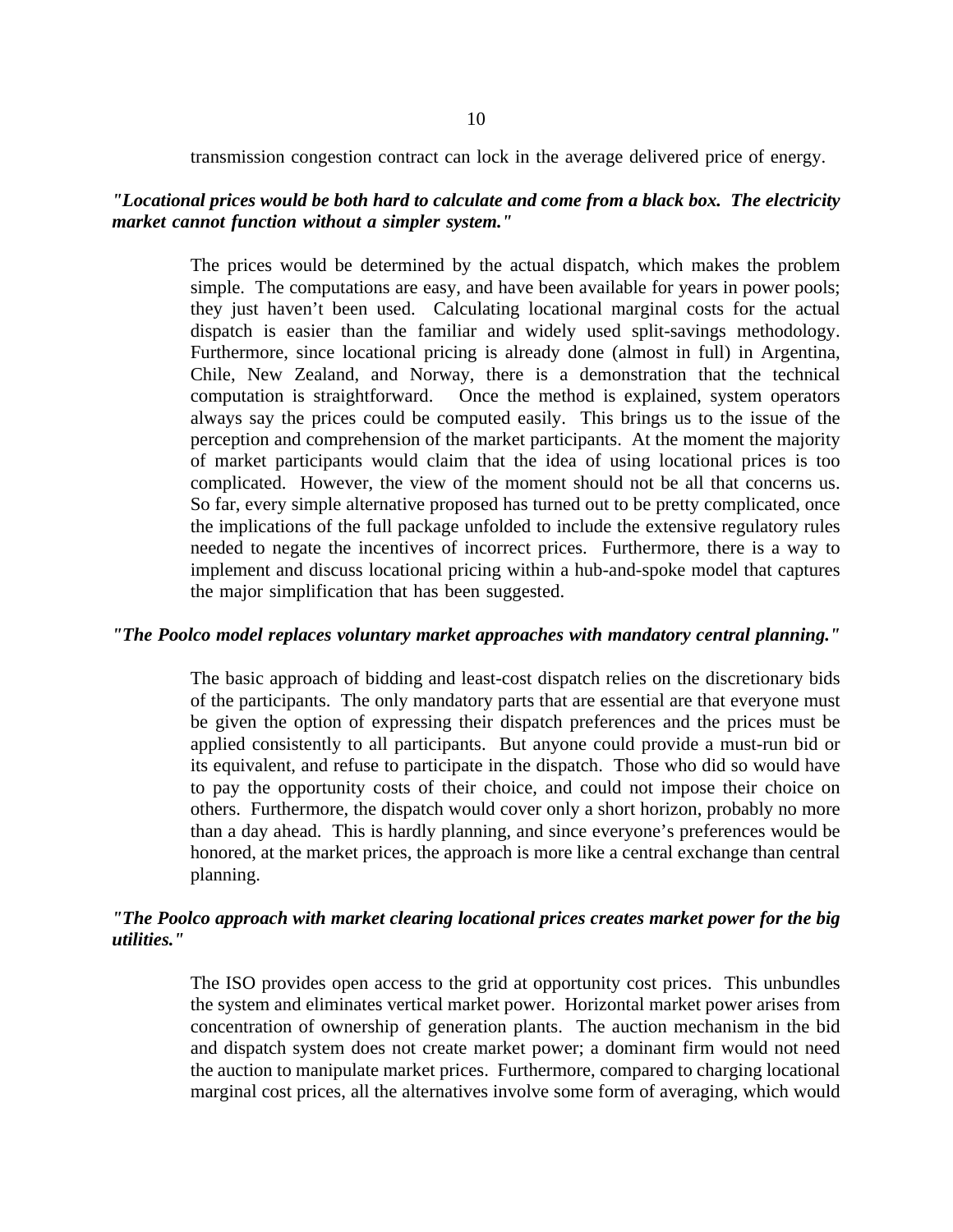both enhance and hide horizontal market power. Hence, locational marginal cost pricing would reduce market power relative to the alternatives and make the exercise of market power more transparent.

## *"The Poolco approach would preclude the development of a futures market by limiting the ability to buy and sell in a spot market."*

A principal feature of a pool-based system is to simplify the task of buying and selling in a spot market. The only limitation on the ability of anyone to buy and sell would be in their own discretionary bid setting a reservation price. Hence, the pool based mechanism provides the most accessible spot market. Furthermore, the use of transmission congestion contracts would help reduce locational basis risk that could otherwise be a major problem for trading in futures. If prices are volatile enough, then the pool-based mechanism would simplify the operation of a futures market and complement the efficiencies that could be achieved through futures trading. Of course, there is the possibility that spot price volatility would be so low and spot transactions so easy that there would be no demand for futures trading. Although unlikely, this would be evidence of a happy condition, not a problem to be solved.

## *"Regulators could never understand or implement the rules. A more simple-minded solution is required."*

The rules would not be that complicated, they simply would be different. We are now in the midst of a learning period, but as witnessed by the experience elsewhere, this not an insurmountable barrier. After all, the split-savings systems have existed for years, and these are actually more complicated than locational marginal cost pricing.

## *"Regulators would understand the rules too well and would be able to interfere with the market in pursuit of their own ends."*

True, but this fact is not unique to locational marginal cost pricing, and the possibility of interference cannot be avoided. Since there must be a central coordinator, there must be some pricing rule. Any rule other than locational marginal cost pricing must include a degree of averaging, which would be arbitrary and provide an even greater opportunity to obscure the effects of interventions in the market.

And, finally, the most illogical of the arguments in favor of restricting access to the ISO:

#### *"I don't want to be forced to trade through the ISO, so such trading should not be allowed."*

Surprisingly, this logical fallacy seems hard to kill. The principle of voluntarism and discretionary bidding is at the core of the pool-based ISO proposal. Anyone who does not want to participate in the spot market coordinated by the ISO may choose to schedule their own transactions, subject only to the unavoidable requirement of